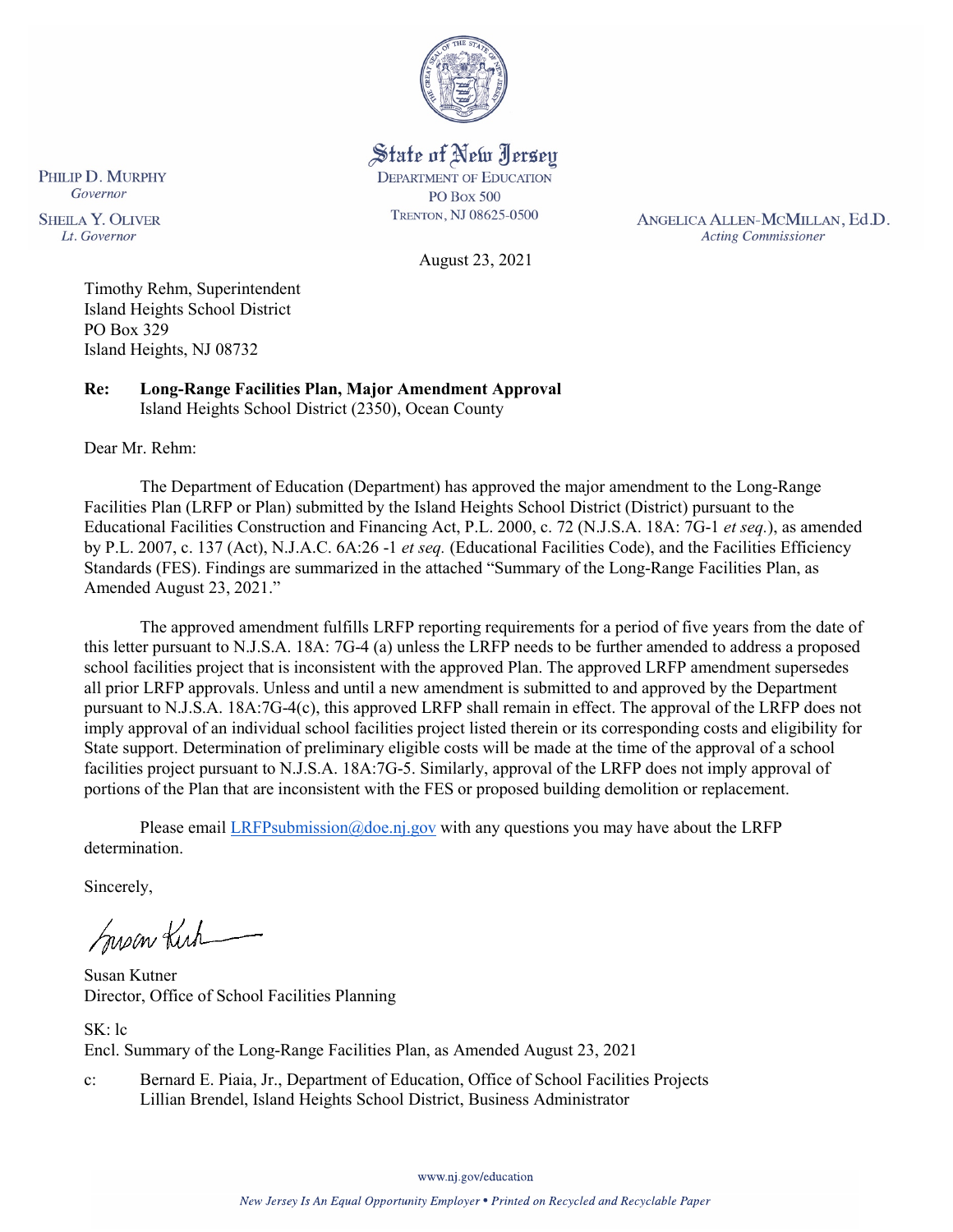## **Island Heights School District (2350) Summary of the Long-Range Facilities Plan, as Amended August 23, 2021**

The Department of Education (Department) has completed its review of the major amendment to the Long-Range Facilities Plan (LRFP or Plan) submitted by the Island Heights School District (District) pursuant to the Educational Facilities Construction and Financing Act, P.L. 2000, c. 72 (N.J.S.A. 18A: 7G-1 *et seq.*), as amended by P.L. 2007, c. 137 (Act), N.J.A.C. 6A:26-1 et seq. (Educational Facilities Code), and the Facilities Efficiency Standards (FES).

The following provides a summary of the District's approved amended LRFP. The summary is based on the standards set forth in the Act, the Educational Facilities Code, the FES, District-reported information in the Department's LRFP reporting system, and supporting documentation. The referenced reports in *italic* text are standard reports available on the Department's LRFP website.

## **1. Inventory Overview**

The District is classified as a Regular Operating District (ROD) for funding purposes. It provides services for students in grades PK-6.

The District identified existing and proposed schools, sites, buildings, rooms, and site amenities in its LRFP. Table 1 lists the number of existing and proposed district schools, sites, and buildings. Detailed information can be found in the *School Asset Inventory Report* and the *Site Asset Inventory Report.*

**As directed by the Department, school facilities projects that have received initial approval by the Department and have been approved by the voters, if applicable, are represented as "existing" in the LRFP.** Approved projects that include new construction and/or the reconfiguration/reassignment of existing program space are as follows: n/a.

| Category                                     | <b>Existing</b> | <b>Proposed</b> |
|----------------------------------------------|-----------------|-----------------|
| Number of Schools (assigned DOE school code) |                 |                 |
| Number of School Buildings <sup>1</sup>      |                 |                 |
| Number of Non-School Buildings <sup>2</sup>  |                 |                 |
| Number of Vacant Buildings                   |                 |                 |
| Number of Sites                              |                 |                 |

#### **Table 1: Number of Schools, School Buildings, and Sites**

Based on the existing facilities inventory submitted by the District:

- Schools using leased buildings (short or long-term):  $n/a$
- Schools using temporary classroom units (TCUs), excluding TCUs supporting construction: n/a
- Vacant/unassigned school buildings:  $n/a$

 $\overline{a}$ 

<span id="page-1-1"></span><span id="page-1-0"></span>*<sup>1</sup>* Includes district-owned buildings and long-term leases serving students in district-operated programs

<sup>&</sup>lt;sup>2</sup> Includes occupied district-owned buildings not associated with a school, such as administrative buildings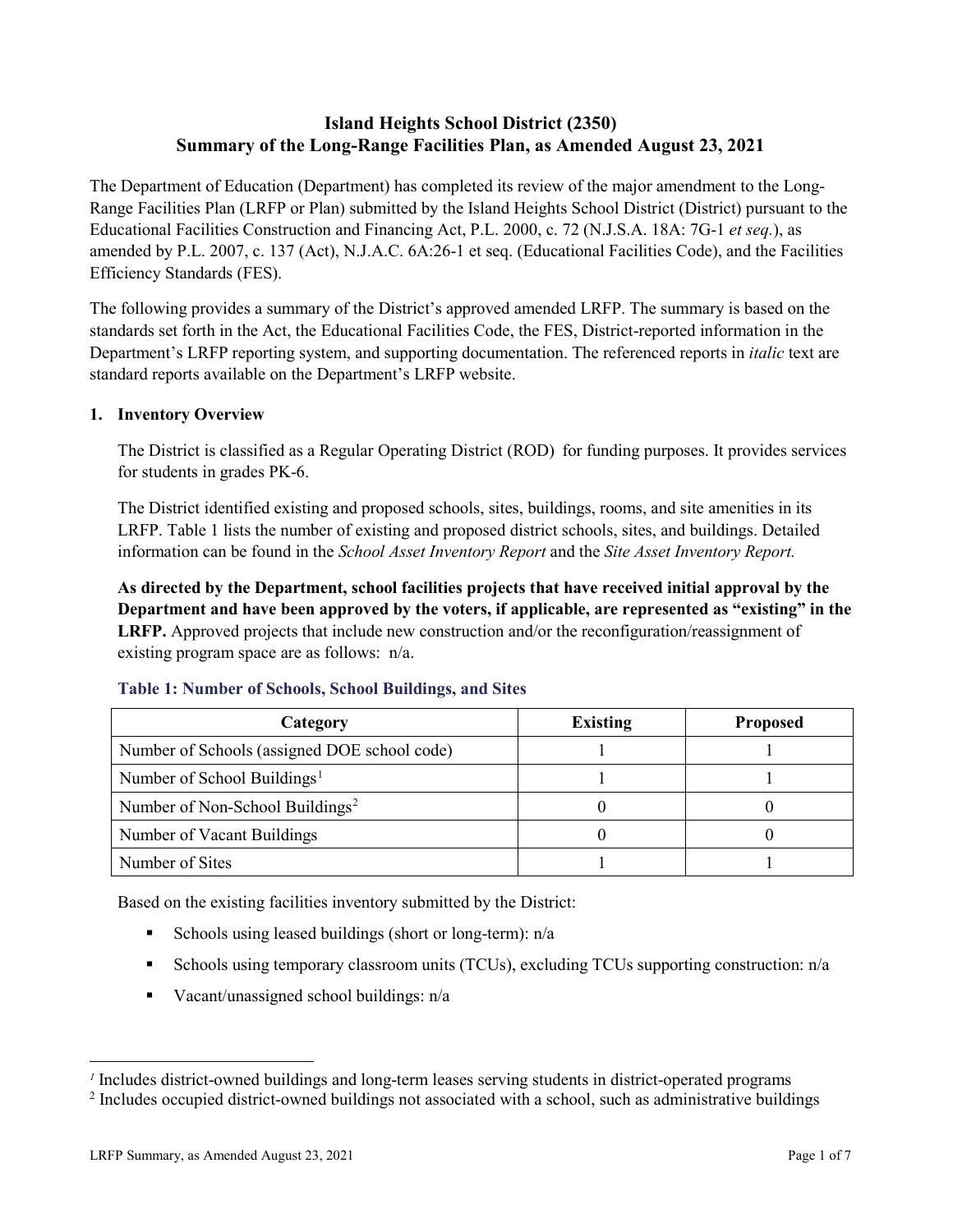Findings:

The Department has determined that the proposed inventory is adequate for approval of the District's LRFP amendment. However, the LRFP determination does not imply approval of an individual school facilities project listed within the LRFP; the District must submit individual project applications for project approval.

## **2. District Enrollments**

The District determined the number of students, or "proposed enrollments," to be accommodated for LRFP planning purposes on a district-wide basis and in each school.

The Department minimally requires the submission of a standard cohort-survival projection using historic enrollment data from the Application for School State Aid (ASSA) or NJ Smart. The cohort-survival method projection method forecasts future students based upon the survival of the existing student population as it moves from grade to grade. A survival ratio of less than 1.00 indicates a loss of students, while a survival ratio of more than 1.00 indicates the class size is increasing. For example, if a survival ratio tracking first to second grade is computed to be 1.05, the grade size is increasing by 5% from one year to the next. The cohort-survival projection methodology works well for communities with stable demographic conditions. Atypical events impacting housing or enrollments, such as an economic downturn that halts new housing construction or the opening of a charter or private school, typically makes a cohort-survival projection less reliable.

## **Proposed enrollments are based on a standard cohort-survival enrollment projection.**

Adequate supporting documentation was submitted to the Department to justify the proposed enrollments. Table 2 provides a comparison of existing and projected enrollments. All totals include special education students.

|                              | <b>Existing Enrollments</b> | <b>District Proposed Enrollments</b> |
|------------------------------|-----------------------------|--------------------------------------|
| <b>Grades</b>                | 2020-2021                   | 2023-2024                            |
| PK (excl. private providers) |                             |                                      |
| Grades K to 5                | 103                         | 132                                  |
| Grades 6 to 8                | 19                          | 16                                   |
| Grades 9 to 12               |                             |                                      |
| <b>Totals PK to 12</b>       | 128                         | 148                                  |

# **Table 2: Enrollments**

Findings:

The Department has determined the District's proposed enrollments to be acceptable for approval of the District's LRFP amendment. The Department will require a current enrollment projection at the time an application for a school facilities project is submitted incorporating the District's most recent enrollments in order to verify that the LRFP's planned capacity is appropriate for the updated enrollments.

## **3. District Practices Capacity**

Based on information provided in the room inventories, District Practices Capacity was calculated for each school building to determine whether adequate capacity is proposed for the projected enrollments based on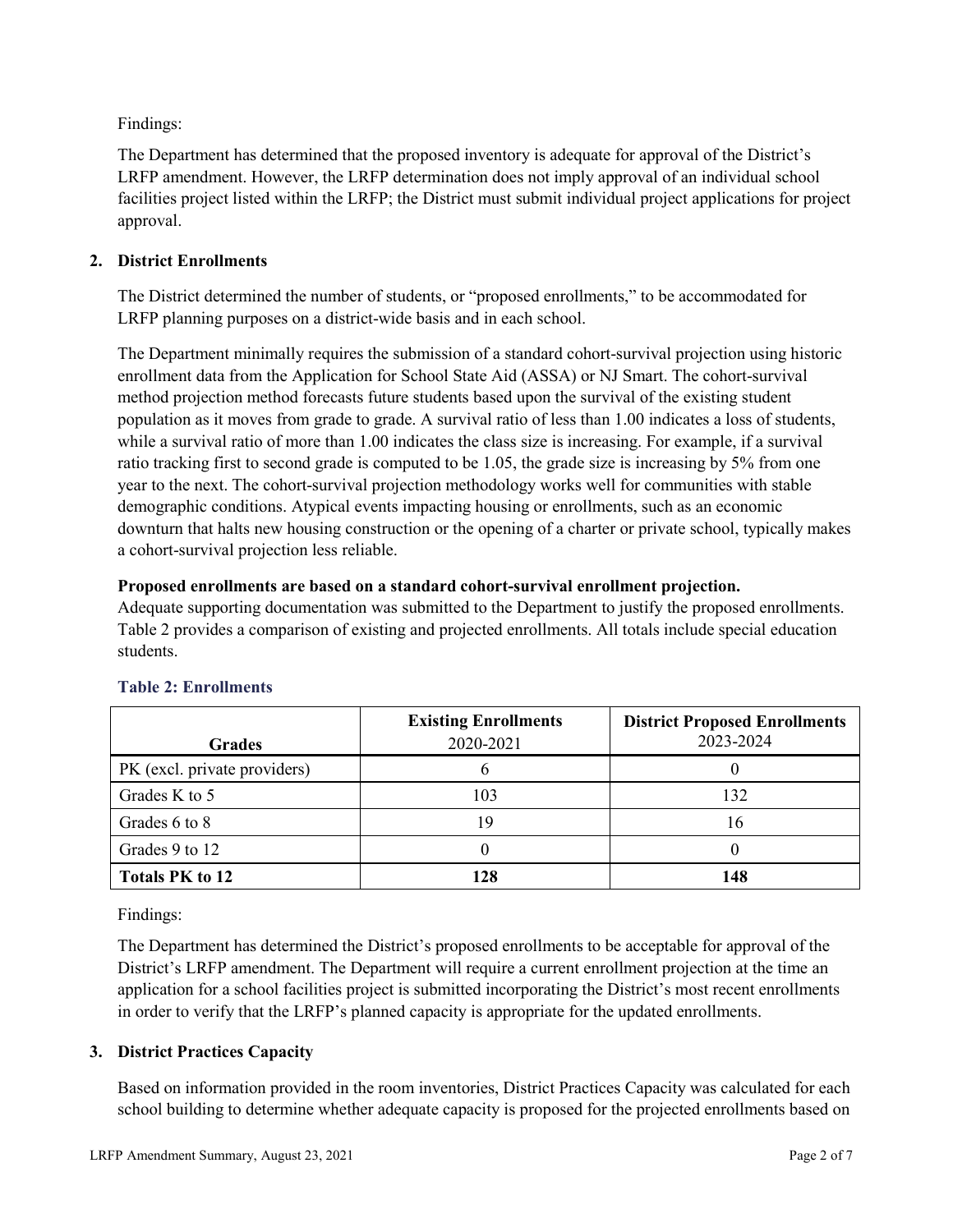district scheduling and class size practices. The capacity totals assume instructional buildings can be fully utilized regardless of school sending areas, transportation, and other operational issues. The calculations only consider district-owned buildings and long-term leases; short term leases and temporary buildings are excluded. **A capacity utilization factor of 90% for classrooms serving grades K-8 and 85% for classrooms serving grades 9-12 is applied in accordance with the FES.** No capacity utilization factor is applied to preschool classrooms.

In certain cases, districts may achieve adequate District Practices Capacity to accommodate enrollments but provide inadequate square feet per student in accordance with the FES, resulting in educational adequacy issues and "Unhoused Students." Unhoused students are considered in the "Functional Capacity" calculations used to determine potential State support for school facilities projects and are analyzed in Section 4.

Table 3 provides a summary of proposed enrollments and existing and proposed District-wide capacities. Detailed information can be found in the LRFP website reports titled *FES and District Practices Capacity Report, Existing Rooms Inventory Report, and Proposed Rooms Inventory Report.*

| <b>Grades</b>              | <b>Proposed</b><br><b>Enrollments</b> | <b>Existing</b><br><b>District</b><br><b>Practices</b><br>Capacity | <b>Existing</b><br>Deviation* | <b>Proposed</b><br><b>District</b><br><b>Practices</b><br>Capacity | <b>Proposed</b><br>Deviation* |
|----------------------------|---------------------------------------|--------------------------------------------------------------------|-------------------------------|--------------------------------------------------------------------|-------------------------------|
| Elementary ( $PK$ to 5)    | 132                                   | 134.85                                                             | 2.85                          | 134.85                                                             | 2.85                          |
| Middle $(6 \text{ to } 8)$ | 16                                    | 16.35                                                              | 0.35                          | 16.35                                                              | 0.35                          |
| High $(9 \text{ to } 12)$  | 0                                     | 0.00                                                               | 0.00                          | 0.00                                                               | 0.00                          |
| <b>District Totals</b>     | 148                                   | 151.20                                                             | 3.20                          | 151.20                                                             | 3.20                          |

## **Table 3: District Practices Capacity Analysis**

*\* Positive numbers signify surplus capacity; negative numbers signify inadequate capacity. Negative values for District Practices capacity are acceptable for approval if proposed enrollments do not exceed 100% capacity utilization.*

Considerations:

- Based on the proposed enrollments and existing room inventories, the District is projected to have inadequate capacity for the following grade groups, assuming all school buildings can be fully utilized: n/a
- Adequate justification has been provided by the District if the proposed capacity for a school significantly deviates from the proposed enrollments. Generally, surplus capacity is acceptable for LRFP approval if additional capacity is not proposed through new construction.

## Findings:

The Department has determined that proposed District capacity, in accordance with the proposed enrollments, is adequate for approval of the District's LRFP amendment. The Department will require a current enrollment projection at the time an application for a school facilities project is submitted, incorporating the District's most recent Fall Enrollment Report, in order to verify that the LRFP's planned capacity meets the District's updated enrollments.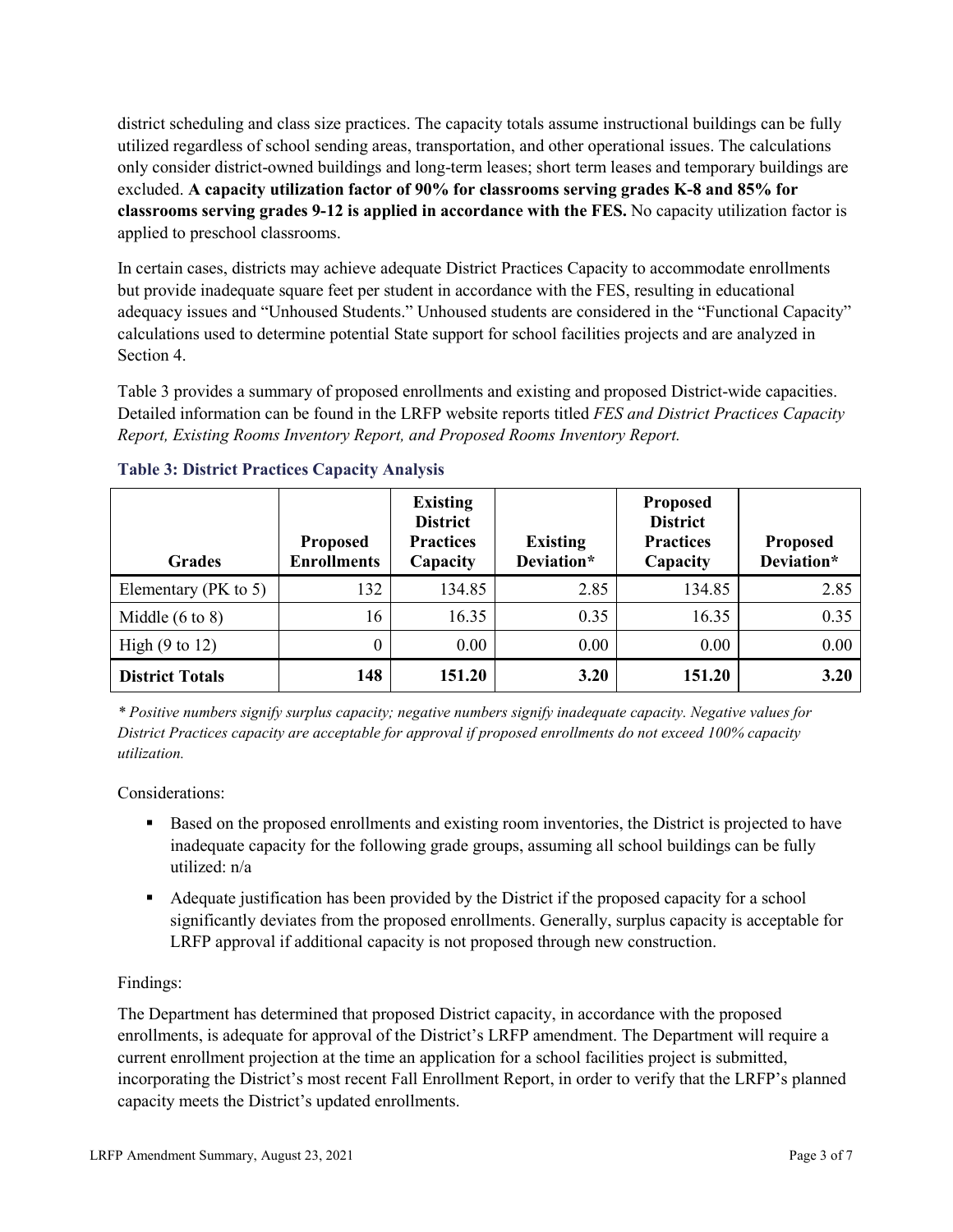### **4. New Construction Funding Eligibility**

*Functional Capacity* was calculated and compared to the proposed enrollments to provide a **preliminary estimate** of Unhoused Students and new construction funding eligibility. **A final determination will be made at the time of project application approval.**

*Functional Capacity* is the adjusted gross square footage of a school building *(total gross square feet minus excluded space)* divided by the minimum area allowance per full-time equivalent student for the grade level contained therein. *Unhoused Students* is the number of students projected to be enrolled in the District that exceeds the Functional Capacity of the District's schools pursuant to N.J.A.C. 6A:26-2.2(c). *Excluded Square Feet* includes (1) square footage exceeding the FES for any pre-kindergarten, kindergarten, general education, or self-contained special education classroom; (2) grossing factor square footage *(corridors, stairs, mechanical rooms, etc.)* that exceeds the FES allowance, and (3) square feet proposed to be demolished or discontinued from use. Excluded square feet may be revised during the review process for individual school facilities projects.

Table 4 provides a preliminary assessment of the Functional Capacity, Unhoused Students, and Estimated Maximum Approved Area for Unhoused Students for each FES grade group. The calculations exclude temporary facilities and short-term leased buildings. School buildings proposed for whole or partial demolition or reassignment to a non-school use are excluded from the calculations pending project application review. If a building is proposed to be reassigned to a different school, the square footage is applied to the proposed grades after reassignment. Buildings that are not assigned to a school are excluded from the calculations. In addition, only preschool students eligible for state funding (former ECPA students) are included. Detailed information concerning the calculations can be found in the *Functional Capacity and Unhoused Students Report* and the *Excluded Square Footage Report.*

| Category                                     | $PK/K$ to 5 | 6 to 8 | 9 to 12      | <b>Total</b> |
|----------------------------------------------|-------------|--------|--------------|--------------|
| Eligible PK /K-12 Proposed Enrollments       | 132         | 16     | 0            |              |
| FES Area Allowance (SF/student)              | 125.00      | 134.00 | 151.00       |              |
| <b>Prior to Completion of Proposed Work:</b> |             |        |              |              |
| <b>Existing Gross Square Feet</b>            | 18,780      | 2,276  | $\theta$     | 21,056       |
| <b>Adjusted Gross Square Feet</b>            | 17,713      | 2,147  | $\theta$     | 19,860       |
| <b>Adjusted Functional Capacity</b>          | 140.61      | 17.04  | 0.00         |              |
| <b>Unhoused Students</b>                     | 0.00        | 0.00   | 0.00         |              |
| Est. Max. Area for Unhoused Students         | 0.00        | 0.00   | 0.00         |              |
| <b>After Completion of Proposed Work:</b>    |             |        |              |              |
| Gross Square Feet                            | 18,780      | 2,276  | $\mathbf{0}$ | 21,056       |
| New Gross Square Feet                        | $\theta$    | 0      | $\theta$     | $\Omega$     |
| <b>Adjusted Gross Square Feet</b>            | 17,713      | 2,147  | $\theta$     | 19,860       |
| <b>Functional Capacity</b>                   | 140.61      | 17.04  | 0.00         |              |
| Unhoused Students after Construction         | 0.00        | 0.00   | 0.00         |              |
| Est. Max. Area Remaining                     | 0.00        | 0.00   | 0.00         |              |

#### **Table 4: Estimated Maximum Approved Area for Unhoused Students**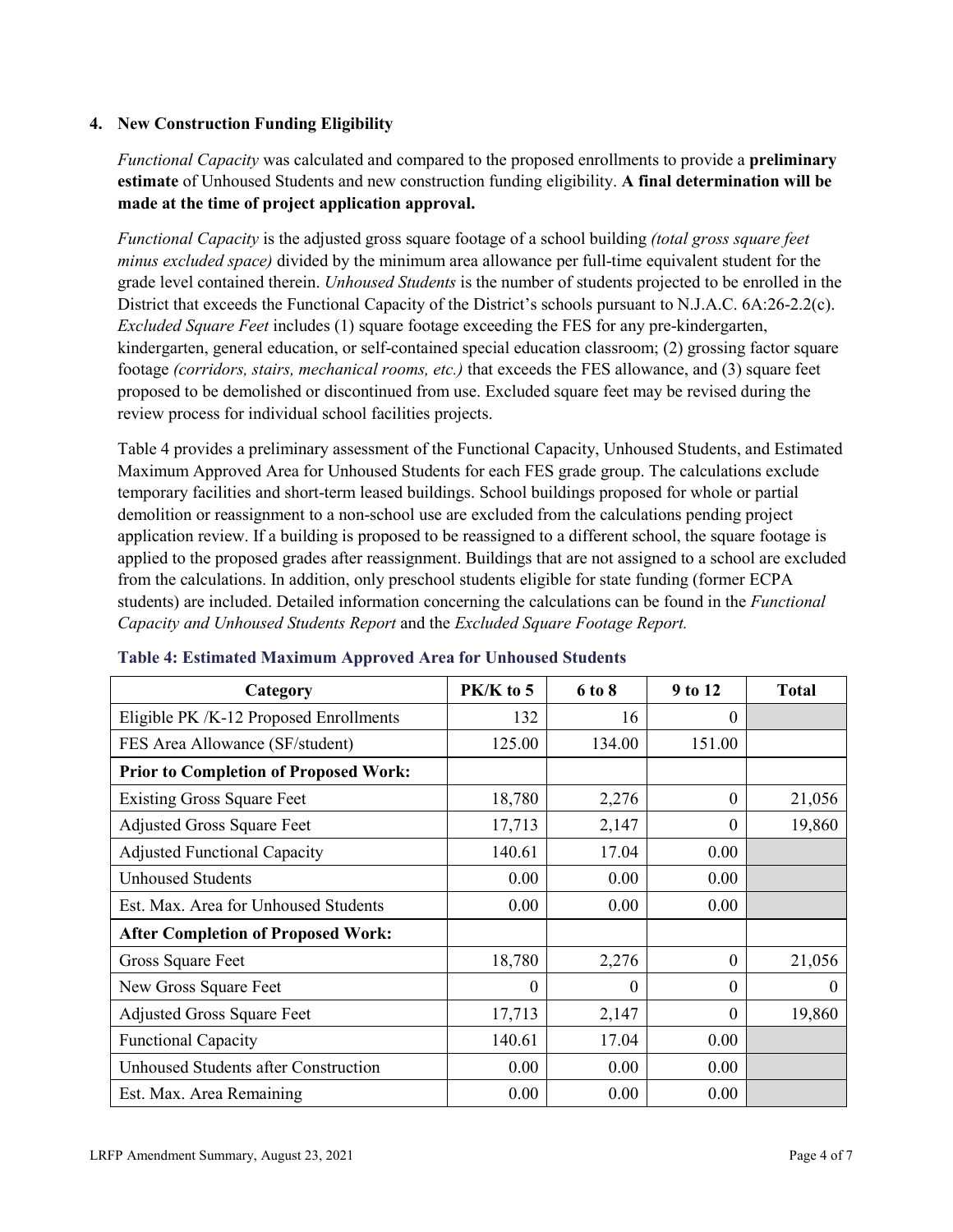Facilities used for non-instructional or non-educational purposes are ineligible for State support under the Act. However, projects for such facilities shall be reviewed by the Department to determine whether they are consistent with the District's LRFP and whether the facility, if it is to house students (full or part time) conforms to educational adequacy requirements. These projects shall conform to all applicable statutes and regulations.

Estimated costs represented in the LRFP by the District are for capital planning purposes only. The estimates are not intended to represent preliminary eligible costs or final eligible costs of approved school facilities projects.

Considerations:

- The District does not have approved projects pending completion, as noted in Section 1, that impact the Functional Capacity calculations.
- **The Functional Capacity calculations** *exclude* square feet proposed for demolition or discontinuation for the following FES grade groups and school buildings pending a feasibility study and project review: n/a.
- Based on the preliminary assessment, the District has Unhoused Students prior to the completion of proposed work for the following FES grade groups: n/a.
- New construction is proposed for the following FES grade groups: n/a.
- Proposed new construction exceeds the estimated maximum area allowance for Unhoused Students prior to the completion of the proposed work for the following grade groups: n/a.
- The District, based on the preliminary LRFP assessment, will not have Unhoused Students after completion of the proposed LRFP work. If the District is projected to have Unhoused Students, adequate justification has been provided to confirm educational adequacy in accordance with Section 6 of this determination.

## Findings:

Functional Capacity and Unhoused Students calculated in the LRFP are preliminary estimates. Preliminary Eligible Costs (PEC) and Final Eligible Costs (FEC) will be included in the review process for specific school facilities projects. A feasibility study undertaken by the District is required if building demolition or replacement is proposed per N.J.A.C. 6A:26-2.3(b)(10).

## **5. Proposed Work**

The District assessed program space, capacity, and physical plant deficiencies to determine corrective actions. Capital maintenance, or *"system actions,"* address physical plant deficiencies due to operational, building code, and /or life cycle issues. Inventory changes, or *"inventory actions,*" add, alter, or eliminate sites, site amenities, buildings, and/or rooms.

The Act (N.J.S.A. 18A:7G-7b) provides that all school facilities shall be deemed suitable for rehabilitation unless a pre-construction evaluation undertaken by the District demonstrates to the satisfaction of the Commissioner that the structure might pose a risk to the safety of the occupants even after rehabilitation or that rehabilitation is not cost-effective. Pursuant to N.J.A.C. 6A:26-2.3(b)(10), the Commissioner may identify school facilities for which new construction is proposed in lieu of rehabilitation for which it appears from the information presented that new construction is justified, provided, however, that for such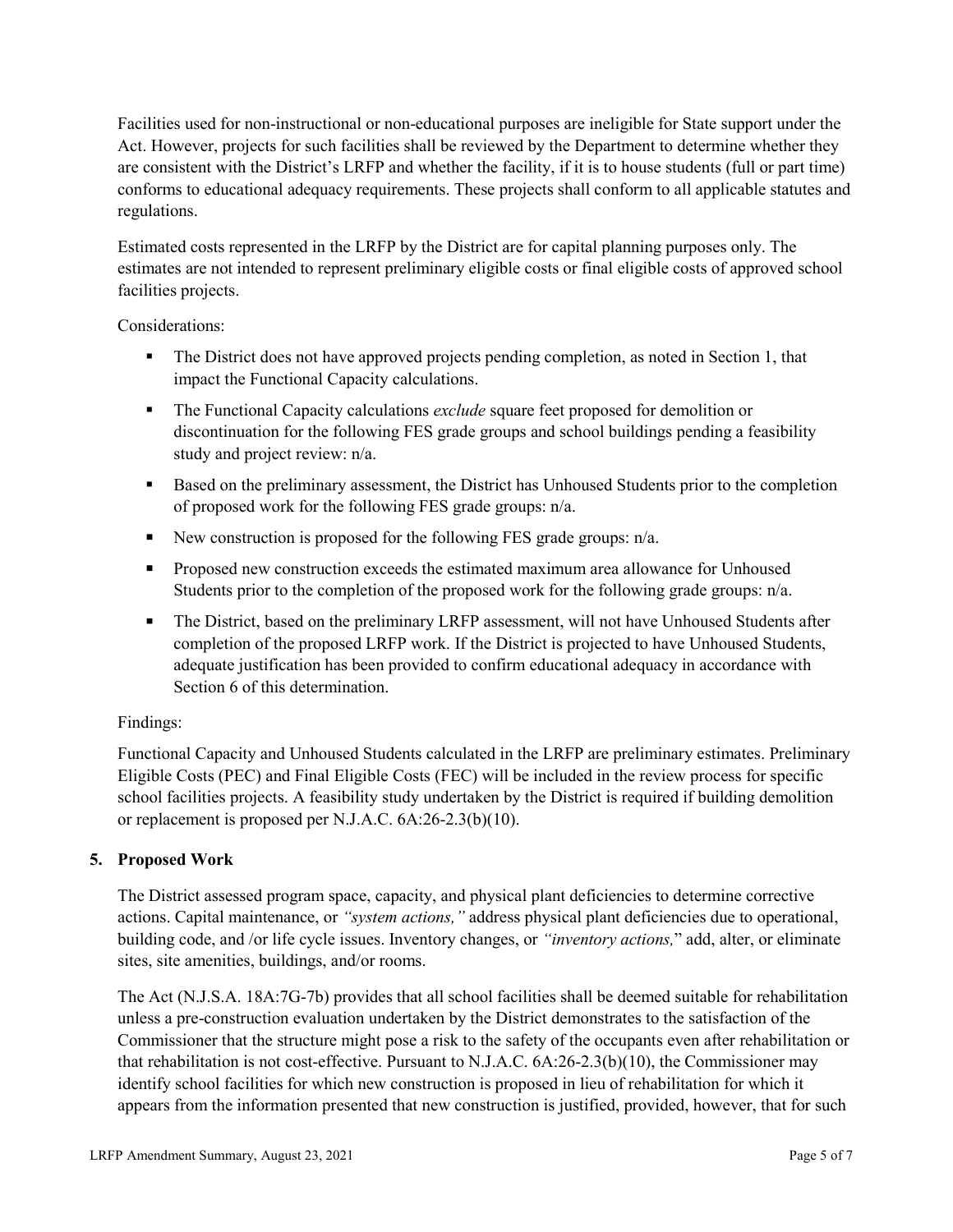school facilities so identified, the District must submit a feasibility study as part of the application for the specific school facilities project. The cost of each proposed building replacement is compared to the cost of additions or rehabilitation required to eliminate health and safety deficiencies and to achieve the District's programmatic model.

Table 5 lists the scope of work proposed for each school based on the building(s) serving their student population. Proposed inventory changes are described in the LRFP website reports titled *"School Asset Inventory Report and "Proposed Room Inventory Report."* Information concerning proposed systems work, or capital maintenance can be found in the "LRFP Systems Action Summary Report."

With the completion of the proposed work, the following schools are proposed to be eliminated: n/a; the following schools are proposed to be added: n/a.

| <b>Proposed Scope of Work</b>                                                                  | <b>Applicable Schools</b> |
|------------------------------------------------------------------------------------------------|---------------------------|
| <b>Renovation only</b> (no new construction)                                                   |                           |
| System actions only (no inventory actions)                                                     | Island Heights ES (050)   |
| Existing inventory actions only (no systems actions)                                           | n/a                       |
| Systems and inventory changes                                                                  | n/a                       |
| <b>New construction</b>                                                                        |                           |
| Building addition only (no systems actions)                                                    | n/a                       |
| Renovation and building addition (system, existing<br>inventory, and new construction actions) | n/a                       |
| New building on existing site                                                                  | n/a                       |
| New building on new or expanded site                                                           | n/a                       |
| Site and building disposal (in addition to above scopes)                                       |                           |
| Partial building demolition                                                                    | n/a                       |
| Whole building demolition                                                                      | n/a                       |
| Site and building disposal or discontinuation of use                                           | n/a                       |

#### **Table 5: School Building Scope of Work**

Findings:

The Department has determined that the proposed work is adequate for approval of the District's LRFP amendment. However, Department approval of proposed work in the LRFP does not imply the District may proceed with a school facilities project. The District must submit individual project applications with cost estimates for Department project approval. Both school facilities project approval and other capital project review require consistency with the District's approved LRFP.

## **6. Proposed Room Inventories and the Facilities Efficiency Standards**

The District's proposed school buildings were evaluated to assess general educational adequacy in terms of compliance with the FES area allowance pursuant to N.J.A.C. 6A:26-2.2 and 2.3.

District schools proposed to provide less square feet per student than the FES after the completion of proposed work as indicated in Table 5 are as follows: n/a